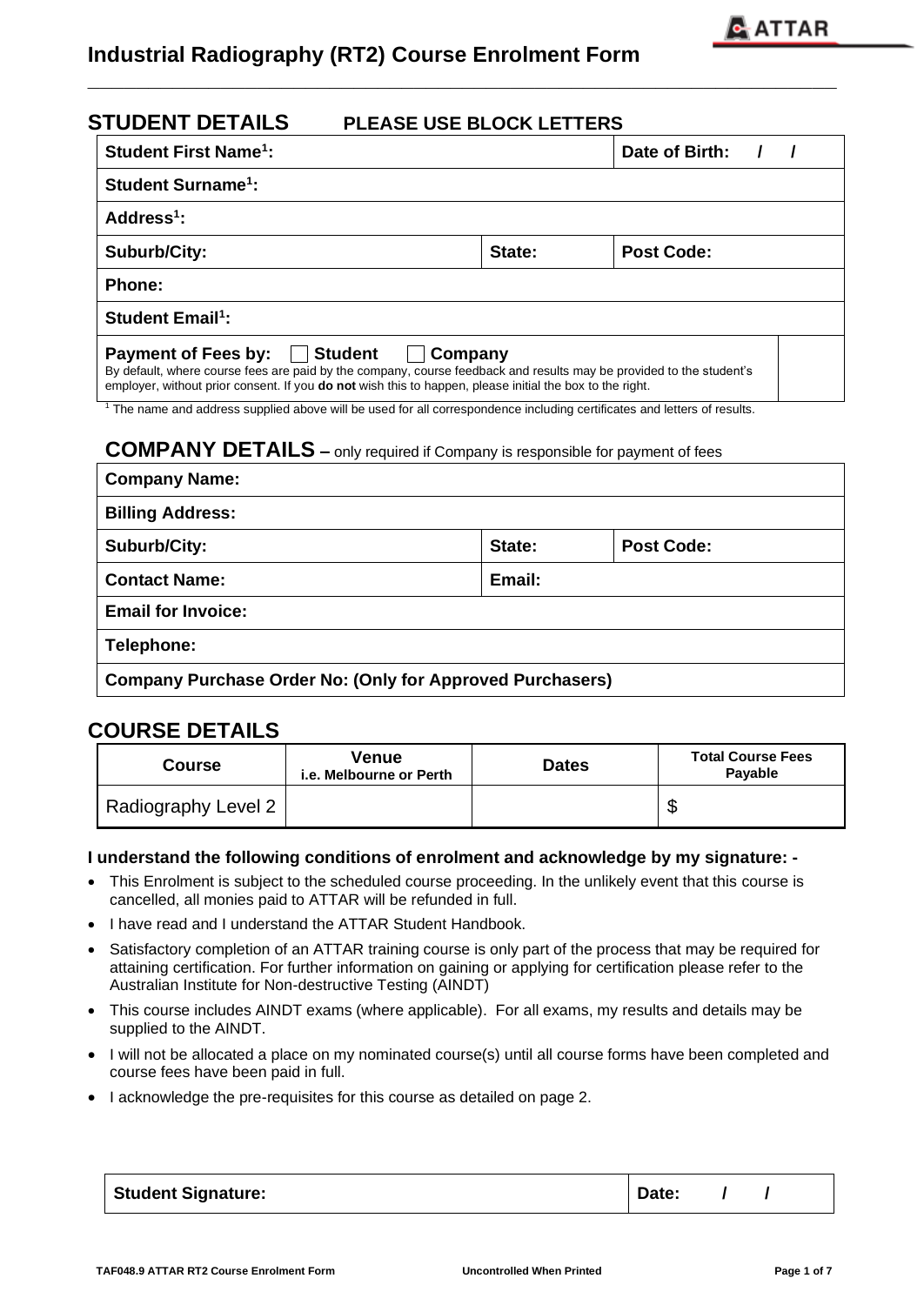# **Industrial Radiography (RT2) Course Enrolment Form**



| <b>Student name:</b> | Date of birth: |  |  |  |
|----------------------|----------------|--|--|--|
|----------------------|----------------|--|--|--|

**\_\_\_\_\_\_\_\_\_\_\_\_\_\_\_\_\_\_\_\_\_\_\_\_\_\_\_\_\_\_\_\_\_\_\_\_\_\_\_\_\_\_\_\_\_\_\_\_\_\_\_\_\_\_\_\_\_\_\_\_\_\_**

### **PRE-REQUISITE INFORMATION - Pre-requisites for ISO 9712 Training and Assessment**

| <b>Pre-requisites</b>                                                                                                                                                                                                      |
|----------------------------------------------------------------------------------------------------------------------------------------------------------------------------------------------------------------------------|
| Radiography & Radiation Safety Training                                                                                                                                                                                    |
| All candidates must supply evidence of satisfactory completion of 40 hours of Radiography & Radiation Safety<br>Training in accordance with National Module EA612, or equivalent.                                          |
| <b>Radiation Safety Licence</b>                                                                                                                                                                                            |
| Radiography Level 2 enrolments will not be processed without a copy of a current Radiation Safety Licence.                                                                                                                 |
| Math & Materials Technology                                                                                                                                                                                                |
| Algebra & Trigonometry Maths pre-requisite worksheets can be located at www.attar.com.au or contact ATTAR if<br>you require them to be sent by hard copy.<br>Materials Technology (or a knowledge of materials processes). |
|                                                                                                                                                                                                                            |

### **The Student listed above hereby declares that:**

- The total of my current industrial experience in Radiography is \_\_\_\_\_\_\_hours.
- I have completed the RT2 Pre-Course Assessment on pages 4-7.
- I understand the ISO 9712 examinations held at the completion of the course will be difficult to successfully complete if I do not have the ISO9712 nominated industrial experience in this method and sector (1728 hours and 1000 images viewed.). Candidates who do not have the required industrial experience may defer their examinations. Contact [training@attar.com.au](mailto:training@attar.com.au) to arrange deferral.
- I understand that on the commencement of the course I will be examined on my basic maths and Radiation Safety knowledge to confirm suitability to attend the course and may be removed from the course if my knowledge is deemed inadequate.
- I understand that I must supply a current Film/OSL/TLD badge for the duration of the course.
- I have attached a copy of my current Radiation Safety Licence.
- I have attached evidence of my 40 hours of Radiography & Radiation Safety training.

| <b>Student Signature:</b> | Date: |  |  |  |
|---------------------------|-------|--|--|--|
|---------------------------|-------|--|--|--|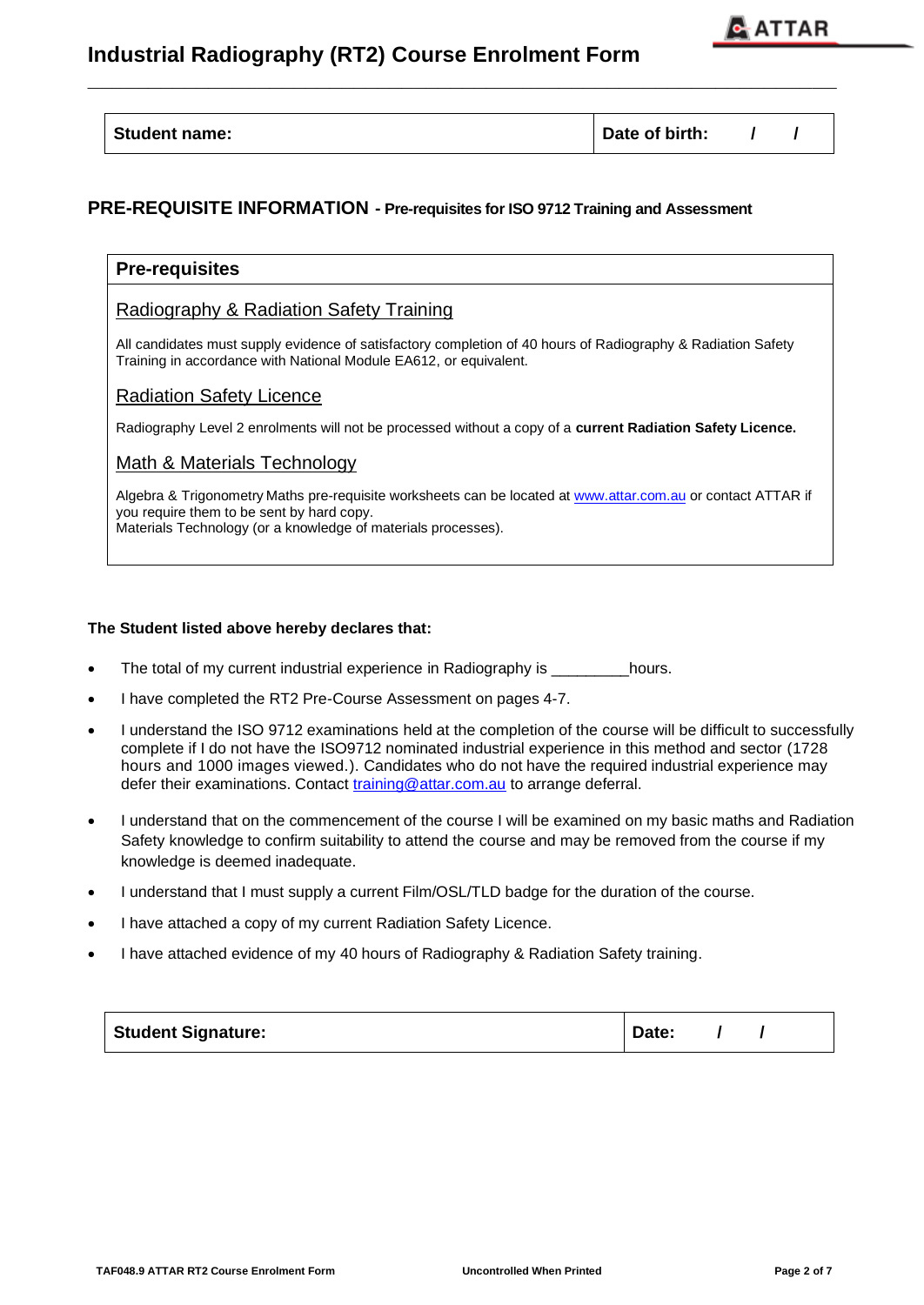

# **Industrial Radiography (RT2) Course Enrolment Form**

|      | <b>Student name:</b>                                                                    |                                                                                                                                                             | Date of birth:<br>$\prime$<br>I                                                                             |  |  |  |
|------|-----------------------------------------------------------------------------------------|-------------------------------------------------------------------------------------------------------------------------------------------------------------|-------------------------------------------------------------------------------------------------------------|--|--|--|
|      | <b>PAYMENT DETAILS</b>                                                                  |                                                                                                                                                             |                                                                                                             |  |  |  |
|      | Payment of Fees by: (please tick)                                                       | Company                                                                                                                                                     | <b>Student</b>                                                                                              |  |  |  |
|      | I wish to pay my course fees of \$                                                      |                                                                                                                                                             |                                                                                                             |  |  |  |
| by:  | (please tick payment method)                                                            |                                                                                                                                                             |                                                                                                             |  |  |  |
|      | this Enrolment Form (please note, this course is GST Free)                              |                                                                                                                                                             | Company Purchase Order - A copy of the Company Purchase Order for the full course fee must be supplied with |  |  |  |
|      | Name of Account:<br><b>Account Number:</b><br><b>BSB No:</b><br>Bank:<br>Reference:     | <b>Engineering Materials Evaluation Pty Ltd</b><br>02-785-2676<br>083-004<br>National Australia Bank Ltd<br>SURNAME AND COURSE ABBREVIATION (i.e. RS or RT) |                                                                                                             |  |  |  |
|      | Please forward enrolment and/or notification of payment to Email: training@attar.com.au |                                                                                                                                                             |                                                                                                             |  |  |  |
|      | Cheque/Money Order payable to: ATTAR<br>Postal address:                                 | 44 - 48 Rocco Drive, Scoresby VIC 3179                                                                                                                      |                                                                                                             |  |  |  |
|      | Credit Card:<br>Mastercard                                                              | │ Visa<br>AMEX <sup>*</sup>                                                                                                                                 |                                                                                                             |  |  |  |
| Card | <b>Number</b>                                                                           |                                                                                                                                                             | Exp<br>Date                                                                                                 |  |  |  |
|      |                                                                                         |                                                                                                                                                             | * CARD Security Code _____ ____ ____ ____                                                                   |  |  |  |
|      |                                                                                         |                                                                                                                                                             |                                                                                                             |  |  |  |
|      |                                                                                         |                                                                                                                                                             | Date: __________________________                                                                            |  |  |  |
|      | <b>Cancellation, Transfer &amp; Refund Policy (Summary):</b>                            |                                                                                                                                                             |                                                                                                             |  |  |  |

**\_\_\_\_\_\_\_\_\_\_\_\_\_\_\_\_\_\_\_\_\_\_\_\_\_\_\_\_\_\_\_\_\_\_\_\_\_\_\_\_\_\_\_\_\_\_\_\_\_\_\_\_\_\_\_\_\_\_\_\_\_\_**

## a) For a full refund of fees, all cancellations or transfer requests must be received in writing at least 14 calendar days

- prior to course commencement.
- b) Any cancellations or transfer requests received within 7 14 calendar days of course commencement will result in an Administration fee of \$250.00 with the balance of fees to be transferred to a future course scheduled no later than 1 year after the original course dates.
- c) Any withdrawal or cancellation within 7 calendar days of course commencement where ATTAR is unable to replace your enrolment (or during the course) will result in forfeiture of all fees
- d) A copy of the full **Cancellation, Transfer & Refund Policy** can be downloaded from the download section of [www.attar.com.au](http://www.attar.com.au/) or by contacting us.

**Privacy Statement (Summary):** ATTAR recognises that the privacy of customer personal information is paramount. ATTAR manages your personal information in accordance with the National Privacy Principles relevant to our business. A copy of the full Privacy policy can be downloaded in the download section o[f www.attar.com.au](http://www.attar.com.au/) or by contacting the technical Director NDT.

### **Before submitting this Course Enrolment Form to ATTAR, please check the following:-**

- o I have signed and dated each page of this Student Enrolment Form
- o I have completed the Pre-course assessment pages 4-7
- o I have completed the payment details required
- o My Name and Date of Birth are clearly legible
- o I have attached a copy of my Radiation Safety Licence
- o I have attached evidence of 40 hours of Radiography & Radiation Safety Training

#### **Enrolments cannot be accepted unless all pages have been completed and full payment supplied. Please forward your completed Enrolment form to – [training@attar.com.au](mailto:training@attar.com.au)**

**TAF048.9 ATTAR RT2 Course Enrolment Form Uncontrolled When Printed Page 3 of 7**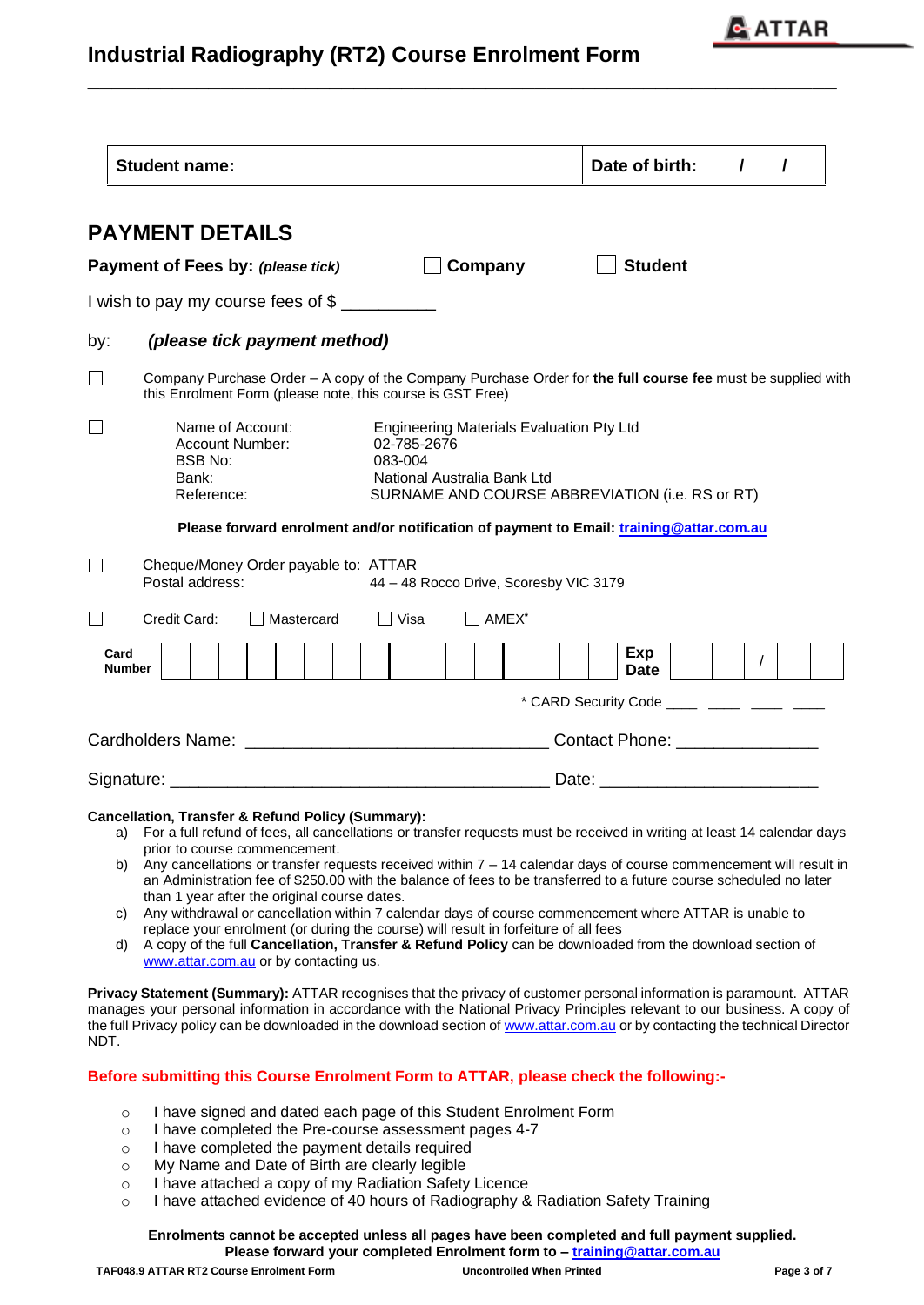**TAF048.9 ATTAR RT2 Course Enrolment Form Uncontrolled When Printed Page 4 of 7**

### **RADIOGRAPHY LEVEL 2 PRE COURSE ASSESSMENT**

**\_\_\_\_\_\_\_\_\_\_\_\_\_\_\_\_\_\_\_\_\_\_\_\_\_\_\_\_\_\_\_\_\_\_\_\_\_\_\_\_\_\_\_\_\_\_\_\_\_\_\_\_\_\_\_\_\_\_\_\_\_\_**

**A minimum result of 70% is required.**

**Declaration:**

I \_\_\_\_\_\_\_\_\_\_\_\_\_\_\_\_\_\_\_\_\_\_\_\_ (candidate name), declare that the following answers are my own work and were completed without external assistance.

**Signed: Date: \_\_\_\_\_\_\_\_\_\_**

1. If the dose rate at distance 10 metres from an Iridium 192 source is 1000 mSv/hr, then the dose rate at a distance 5 metres from the same source will be:

**SHOW FULL WORKING**

2. If the dose rate at distance 1.25 metres from an Iridium 192 source is 1000 mSv/hr, then the dose rate at a distance 5 metres from the same source will be:

3. If the dose rate at distance 9 metres from an Iridium 192 source is 1000 mSv per/hr, at what distance would the dose rate be 25 mSv per hour?

 $\mathbf{\mathbb{R}}$  ATTAR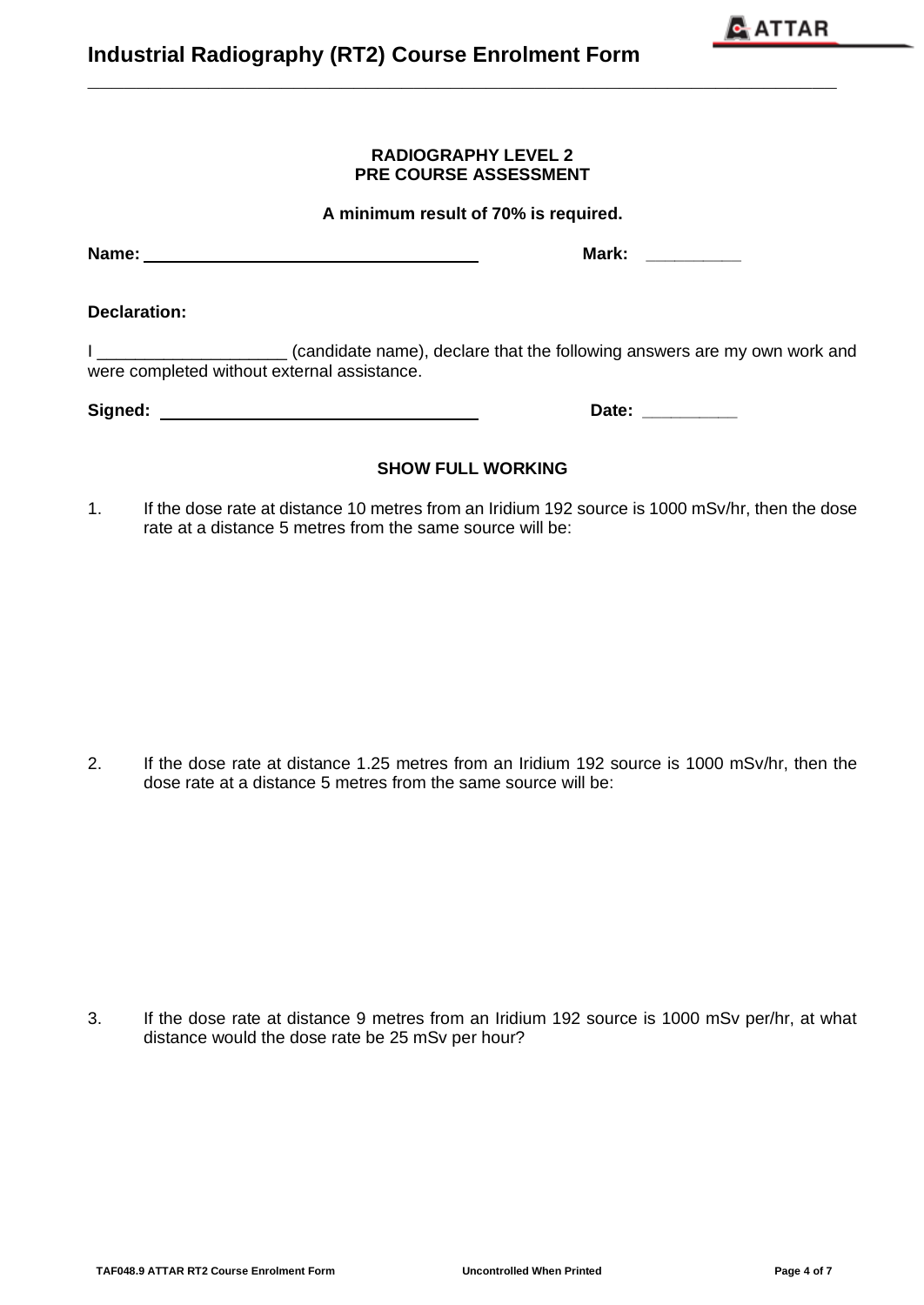4. The dose rate at 1 metre from a gamma ray source is 52 µSv/hr (52 µGy/hr). What is the dose rate at 2.5 metres?

**\_\_\_\_\_\_\_\_\_\_\_\_\_\_\_\_\_\_\_\_\_\_\_\_\_\_\_\_\_\_\_\_\_\_\_\_\_\_\_\_\_\_\_\_\_\_\_\_\_\_\_\_\_\_\_\_\_\_\_\_\_\_**

5. The dose rate at 0.35m from a gamma ray source is 3 mSv/hr (3mGy/hr). What would be the dose rate at 5cm?

6. The dose rate at 280mm from a gamma ray source is 47 mSv/hr. What would be the dose rate at 0.45m?

7. What is the thickness of steel required to reduce the radiation from a 1.3 TBq Iridium-192 source to below  $25\mu Sv/hr$  at a distance of 2m from this source?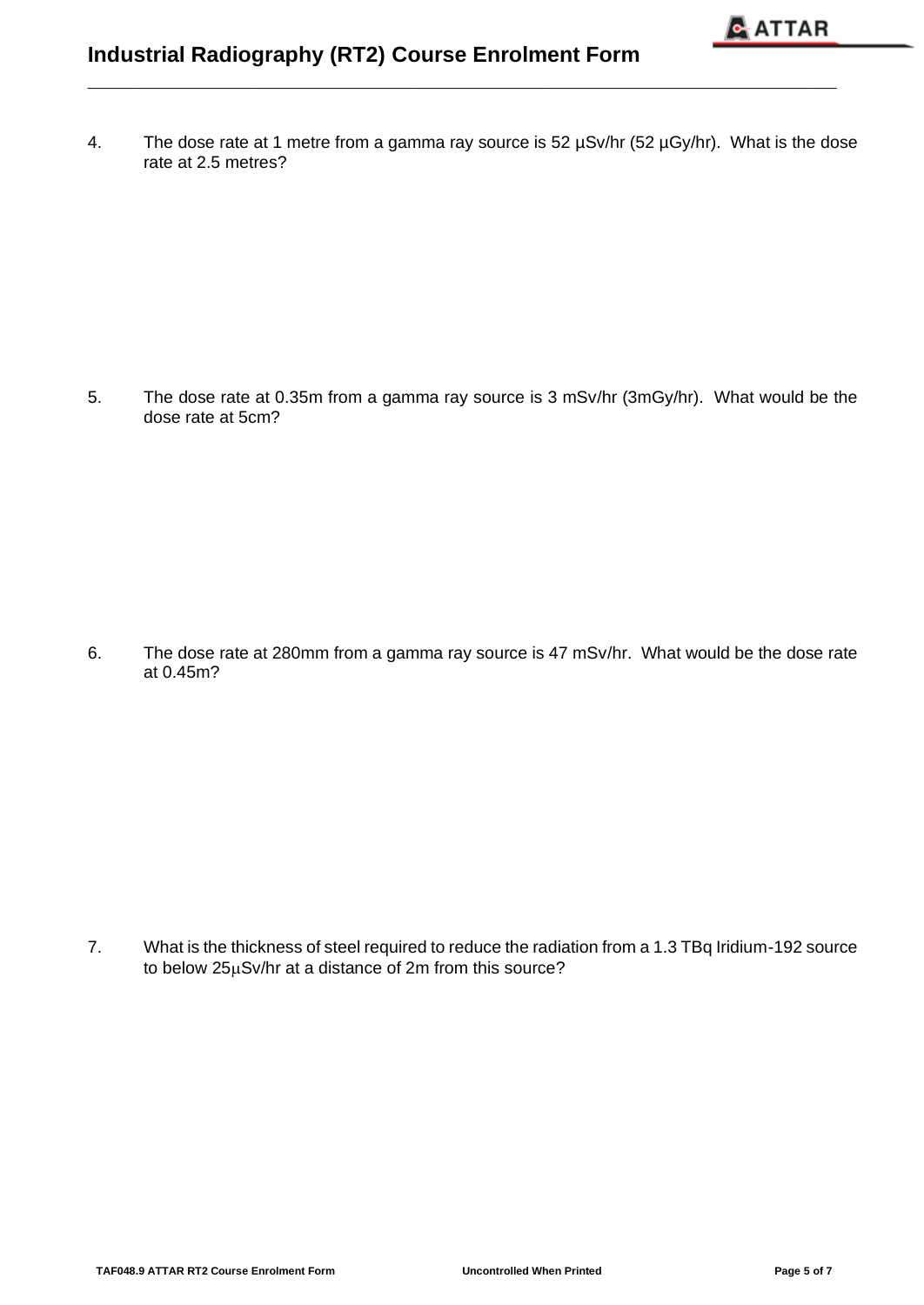8. A particular Ir-192 source (assume 75 days half life) was calibrated to have an activity of 67 Ci on Day 1. Calculate the activity of the source 50 days later.

**\_\_\_\_\_\_\_\_\_\_\_\_\_\_\_\_\_\_\_\_\_\_\_\_\_\_\_\_\_\_\_\_\_\_\_\_\_\_\_\_\_\_\_\_\_\_\_\_\_\_\_\_\_\_\_\_\_\_\_\_\_\_**

9. A radiographer plans to use a 205 GBq Cobalt-60 source for radiography of a 15cm thick steel plate. At what distance, after transmission through the steel plate, will the dose rate in the direct beam be  $25 \mu Sv/hr?$ 

10. If using a source of Ir-192 of 1900GBq, using 6.4mm of lead as shielding at an open field site. What would be the maximum dose rate at the boundary?